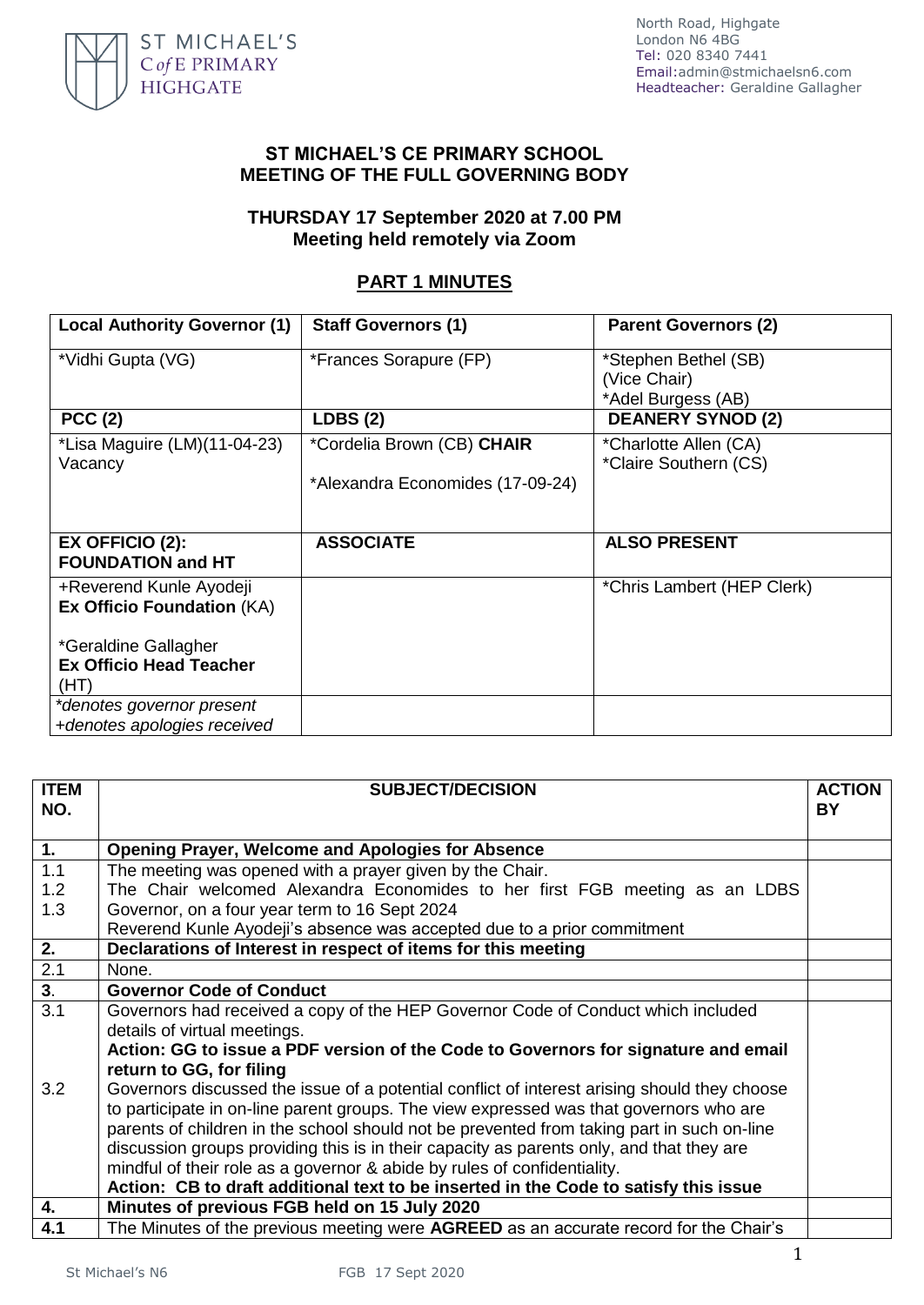

| 5.               | signature (at the next opportunity) and for the school to file<br>Matters arising from the FGB meeting held on 15 July                                                      |  |
|------------------|-----------------------------------------------------------------------------------------------------------------------------------------------------------------------------|--|
| $\overline{5.1}$ | Items 4.1, 8.9, 10.1, 12.2, on the Agenda                                                                                                                                   |  |
|                  | 8.1 - site walk had been completed by AB                                                                                                                                    |  |
|                  | 8.8 - risk assessments for PE and music had been completed                                                                                                                  |  |
|                  | 14.2 – LGfL confirmed that the chrome book offer was for schools only and not available to                                                                                  |  |
|                  | parents.<br>14.3 – 120 chromebooks have been ordered; delivery to the school expected in late                                                                               |  |
|                  | October                                                                                                                                                                     |  |
|                  |                                                                                                                                                                             |  |
| 6.               | <b>Committee structure</b>                                                                                                                                                  |  |
| 6.1              | As agreed at the meeting of 15 July:                                                                                                                                        |  |
|                  | Children's Committee - Chair: CA                                                                                                                                            |  |
|                  | Finance & Premises - Chair: AB<br>Governor's Fund – CS to lead on clarifying the arrangements for & management of the                                                       |  |
|                  | Governor's Fund, with the aim that once this is achieved all governors will be trustees.                                                                                    |  |
|                  | It was noted that there was no need to have a separate Strategy Committee as the key                                                                                        |  |
|                  | issues - recovery planning, risk management and digital strategy were the responsibility of                                                                                 |  |
|                  | the entire FGB and fall within the remit of strategic planning                                                                                                              |  |
| 6.2              | Action: 'Strategy' to be a standing item on the FGB agenda; this section to be led by<br>$\mathsf{CS}\phantom{0}$                                                           |  |
|                  | Recovery planning to be a standing item on the FGB Agenda for this academic year-                                                                                           |  |
|                  | then reviewed.                                                                                                                                                              |  |
|                  |                                                                                                                                                                             |  |
|                  | <b>Link Governors</b>                                                                                                                                                       |  |
|                  | After discussion the Governors were assigned to their Link roles:<br>Health and Safety - AB                                                                                 |  |
|                  | Finance and Premises - AB and CS                                                                                                                                            |  |
|                  | Curriculum and Assessment - CA                                                                                                                                              |  |
|                  | Admissions - CB                                                                                                                                                             |  |
|                  | Inclusion $-$ CB                                                                                                                                                            |  |
| 6.3              | BAME – Currently AB; Chair to discuss with KA this being a shared role with AB with KA<br>leading                                                                           |  |
|                  | Safeguarding - CB                                                                                                                                                           |  |
|                  | Communication-CA                                                                                                                                                            |  |
|                  |                                                                                                                                                                             |  |
|                  | GB Terms of Reference: no changes were required; they were adopted for a further year.                                                                                      |  |
| 7.               | <b>Committee Chair's report</b>                                                                                                                                             |  |
| 7.1              | AB was thanked for her report to the FGB on her recent site visit to the school ahead of the                                                                                |  |
|                  | school re-opening to pupils.                                                                                                                                                |  |
| 7.2              | There had been no Committee meetings held since the previous FGB                                                                                                            |  |
| 8.               | <b>Policy management</b>                                                                                                                                                    |  |
| 8.1              | Governors received and noted the policy management schedule for the 2020 / 21 academic                                                                                      |  |
|                  | year.                                                                                                                                                                       |  |
| 9.<br>9.1        | <b>Policies for approval</b>                                                                                                                                                |  |
|                  | Safeguarding and Child Protection policy: Governors noted that relevant to the current<br>discussions the policy had been updated In line with the changes in KCSiE 09/2020 |  |
|                  | Action: the policy was approved and adopted                                                                                                                                 |  |
|                  |                                                                                                                                                                             |  |
|                  | Keeping Children Safe in Education (KCSiE pt 1): this DoE update (Aug 2020 edition)                                                                                         |  |
| 9.2              | was noted                                                                                                                                                                   |  |
|                  | Action: Governors have signed that they have read this document                                                                                                             |  |
|                  |                                                                                                                                                                             |  |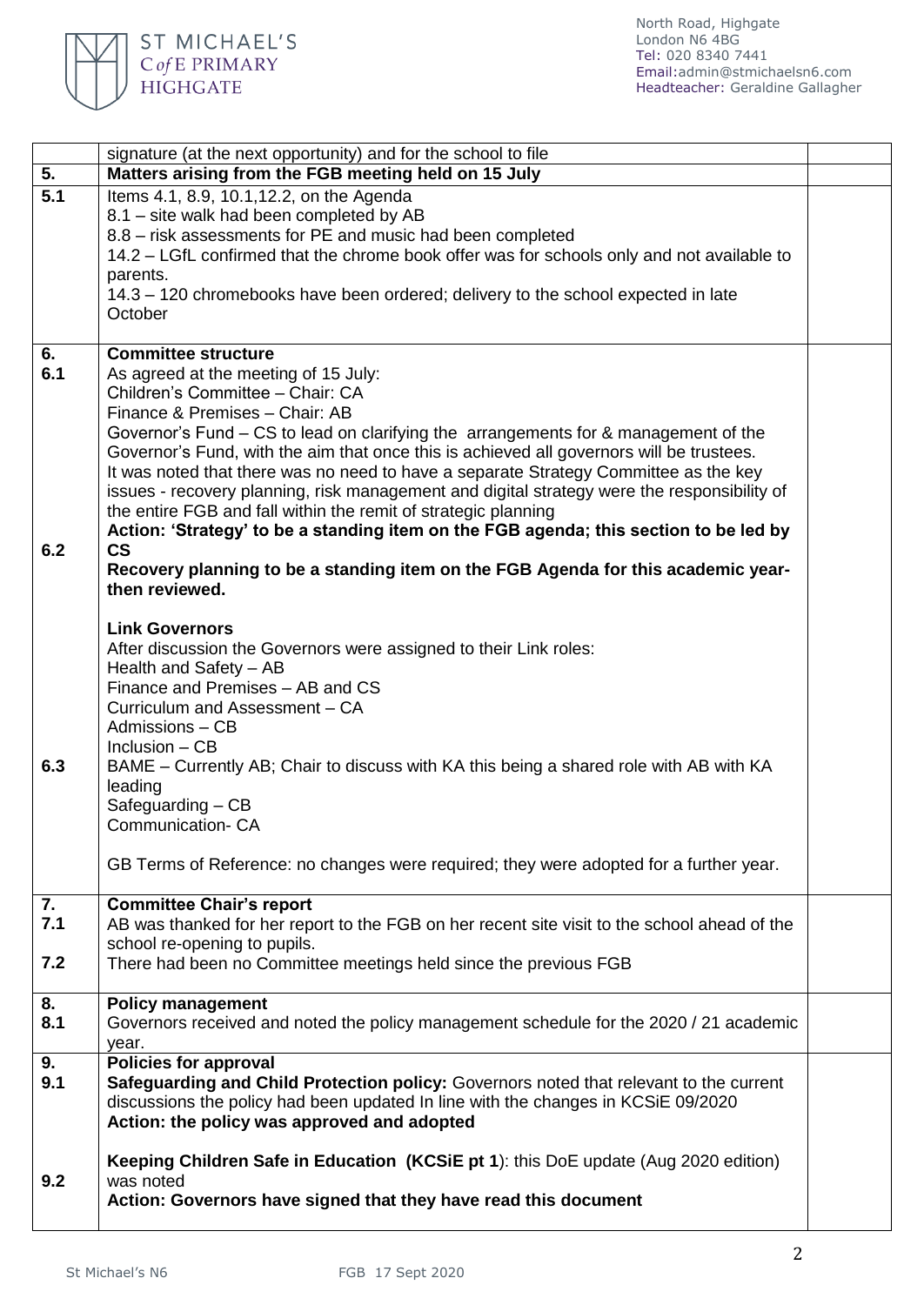

|      | Performance management; there had been no changes to the Policy                                                                                                            |  |  |
|------|----------------------------------------------------------------------------------------------------------------------------------------------------------------------------|--|--|
| 9.3  | Action: the policy was adopted                                                                                                                                             |  |  |
|      |                                                                                                                                                                            |  |  |
|      | Pay Policy: the changes in support staff and teacher staff pay awards will be reflected in                                                                                 |  |  |
| 9.4  | the updated policy; no other changes were required.                                                                                                                        |  |  |
|      | Action: the policy was adopted                                                                                                                                             |  |  |
|      |                                                                                                                                                                            |  |  |
| 10.  | <b>HEADTEACHER'S REPORT</b>                                                                                                                                                |  |  |
| 10.1 | GG gave a verbal report on actions taken to re-open the school in September:                                                                                               |  |  |
|      | • AB was thanked for undertaking a quality assurance inspection of site and premises                                                                                       |  |  |
|      | in September, prior to the re-opening of the school.                                                                                                                       |  |  |
|      | GG and SLT had discussed preparations for re-opening to ensure that all had sound<br>$\bullet$                                                                             |  |  |
|      | understanding of administration and process required to manage the school safely.                                                                                          |  |  |
|      | It was understood that the HSE could make an unexpected call to seek reassurance                                                                                           |  |  |
|      | that process and procedures were in place and well embedded.                                                                                                               |  |  |
|      |                                                                                                                                                                            |  |  |
|      | CB was thanked for her drafting of the Safeguarding and CP Policy<br>$\bullet$                                                                                             |  |  |
|      | Attendance: currently at 96.47%.<br>$\bullet$                                                                                                                              |  |  |
|      | Vacancies: there are some vacancies across the school Promotion of these vacant                                                                                            |  |  |
|      | spaces would continue to try and reach a full roll.                                                                                                                        |  |  |
|      | School lunches currently being provided in pupil classrooms for the first two weeks<br>$\bullet$                                                                           |  |  |
|      | and Harrisons (school caterers) are delivering a cold, packed lunch. In week three a                                                                                       |  |  |
|      | new routine, using both Halls, would be introduced to enable the hot meal to be                                                                                            |  |  |
|      | provided safely.                                                                                                                                                           |  |  |
|      | Ofsted: a potential call / visit from Ofsted could be expected this term. This would<br>$\bullet$                                                                          |  |  |
|      | take the form of a QA visit with a focus on discussions with the HT, SLT and team                                                                                          |  |  |
|      | leaders.                                                                                                                                                                   |  |  |
|      | Admissions: it was noted that since Covid 19 there had been a reduction in<br>$\bullet$                                                                                    |  |  |
|      | opportunity for religious worship. School has applied for a variation.                                                                                                     |  |  |
|      | Staff retention: there had been 100% retention at start of term and administration<br>$\bullet$                                                                            |  |  |
|      | procedures and pupil management processes were all working efficiently and had                                                                                             |  |  |
|      | become swiftly embedded.                                                                                                                                                   |  |  |
|      | Census day: this was an opportunity to record pupil numbers and report on the<br>$\bullet$                                                                                 |  |  |
|      | numbers taking hot meals. This report supporting future funding - UFSM for the                                                                                             |  |  |
|      | school so the aim was to maximise the pupil record of those taking hot lunches. GG                                                                                         |  |  |
|      | confirmed that parents would be informed of the financial benefit to the school of<br>their child taking hot lunches as part of a wider promotion of the lunch meal offer. |  |  |
|      | Action: promotion to parents of the hot meal lunch offer to pupils                                                                                                         |  |  |
|      |                                                                                                                                                                            |  |  |
| 11.  | <b>CHAIR'S REPORT</b>                                                                                                                                                      |  |  |
| 11.1 | CB reported on the outcome of the Strategy meeting held on 17 September which helped to                                                                                    |  |  |
|      | define the strategic priorities for the coming three years: a) to complete the Library project                                                                             |  |  |
|      | complete with newly stocked shelves; b) to relocate the office / reception to the front of the                                                                             |  |  |
|      | school site to improve access for visitors and enhance site security; c) to move the early                                                                                 |  |  |
|      | years classroom to the rear of the site with access to outdoor green space, in order to                                                                                    |  |  |
|      | enhance learning outcomes and wellbeing, and because moving these classrooms is likely                                                                                     |  |  |
|      | to be necessary when the office is relocated; d) to develop the digital strategy, embedding                                                                                |  |  |
|      | Google Classroom as the mode for homework and to support the blended learning                                                                                              |  |  |
|      | programme in the event of further full/partial lockdowns.                                                                                                                  |  |  |
|      | It was also noted that we agreed to update the Governors School Improvement Plan (G-                                                                                       |  |  |
| 11.2 | SIP) in terms and language that make it an easier read for new Governors to understand                                                                                     |  |  |
|      | the school priorities, as part of their induction.                                                                                                                         |  |  |
|      | CB reported on the review of procedures used during lockdown and how lessons learnt                                                                                        |  |  |
| 11.3 | would provide a positive foundation for future planning. It was noted how relationships were                                                                               |  |  |
|      | strengthened as a whole team effort was required to manage in challenging circumstances.                                                                                   |  |  |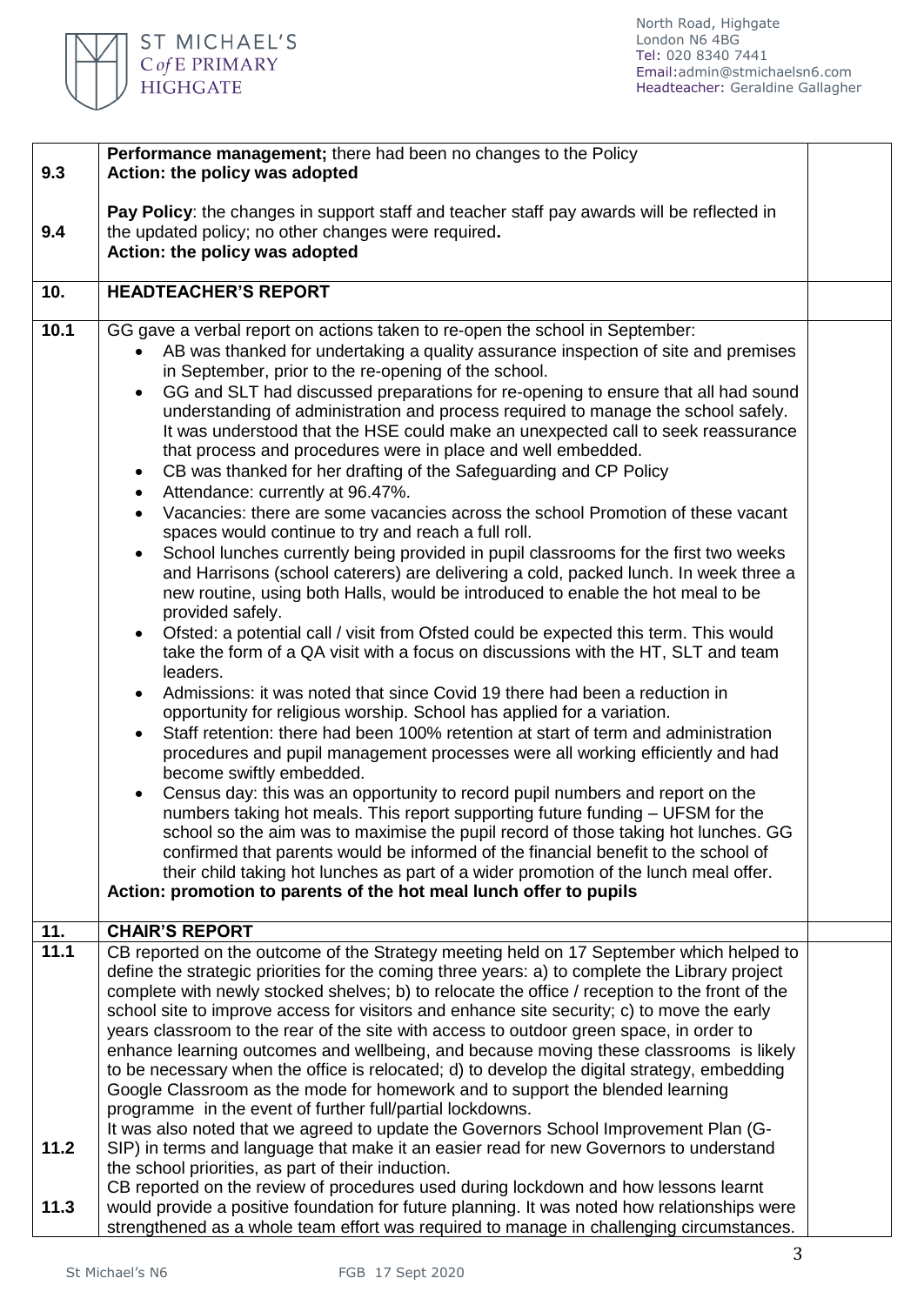

| 11.4                | CS was thanked for providing Governors with a clear and comprehensive summary of the<br>funding landscape and sources of funding. This information will help in future planning and<br>in funding appeals to parents<br>Action: CB to circulate notes from the strategy group meeting to FGB                                                                                                                                                                                                                                                                                 |  |
|---------------------|------------------------------------------------------------------------------------------------------------------------------------------------------------------------------------------------------------------------------------------------------------------------------------------------------------------------------------------------------------------------------------------------------------------------------------------------------------------------------------------------------------------------------------------------------------------------------|--|
|                     | GG reported that the library was out of action at present. Architects were being asked to<br>develop costed plans for the required project and the aim was complete the project and re-<br>open the Library by December 2020.                                                                                                                                                                                                                                                                                                                                                |  |
| 12.<br>12.1         | <b>Governor training</b><br>CB reported that the slides from the HEP course on Unconscious Bias would be circulated.<br>SB reported that he had attended HEP training courses<br>CM reported that she will underate safeguarding training at HEP on 30 Sept. Other<br>Governors were encouraged to undertake this course during the year.<br>CB had attended a forum of LBH Chairs of Governors; the issue of Friday closure was a<br>priority for all schools.                                                                                                              |  |
| 13.<br>13.1<br>13.2 | Dates of meetings - 2020 / 2021<br>There were several changes made to the FGB meeting dates across the year and one<br>change made to a Children's Committee meeting<br>Action: Clerk to upload the new meeting dates on Governorhub and issue GG with a<br>revised meeting calendar<br>It was noted that meetings would likely continue on the Zoom on-line format for at least this                                                                                                                                                                                        |  |
|                     | Term. Governors were encouraged to read the circulated papers in advance of the meeting<br>and to submit questions raised by the papers to the relevant Chair in advance of the<br>meeting. The aim was to make tHE most efficient use of the Zoom meeting time. Governors<br>accepted the present restrictions on meeting face to face but once permitted an early on-<br>site meeting to review priorities would be beneficial.<br>Action: Before each scheduled Governor meeting CB and GG will consider and<br>evaluate the risk and impact of holding meetings on site. |  |
| 14.<br>14.1         | <b>Signing Register of Policies</b><br>A Register of Policies template had been circulated and Governors were asked to complete<br>the register and return it to GG as soon as possible<br>Action: Governors to complete their copy of the Register of Policy document and<br>return it to GG                                                                                                                                                                                                                                                                                |  |
| 15.                 | Any other business                                                                                                                                                                                                                                                                                                                                                                                                                                                                                                                                                           |  |
| 15.1                | There were no matters for discussion                                                                                                                                                                                                                                                                                                                                                                                                                                                                                                                                         |  |
| 16.                 | Date / time of next meeting                                                                                                                                                                                                                                                                                                                                                                                                                                                                                                                                                  |  |
| 16.1                | The next meeting of the FGB will take place on MONDAY 23 November at 7pm via ZOOM                                                                                                                                                                                                                                                                                                                                                                                                                                                                                            |  |
|                     |                                                                                                                                                                                                                                                                                                                                                                                                                                                                                                                                                                              |  |

There being no further Part 1 business, the meeting closed at 19.08

| Signed (Chair)*       | Date 17.09.2020 |  |
|-----------------------|-----------------|--|
| <b>Cordelia Brown</b> |                 |  |